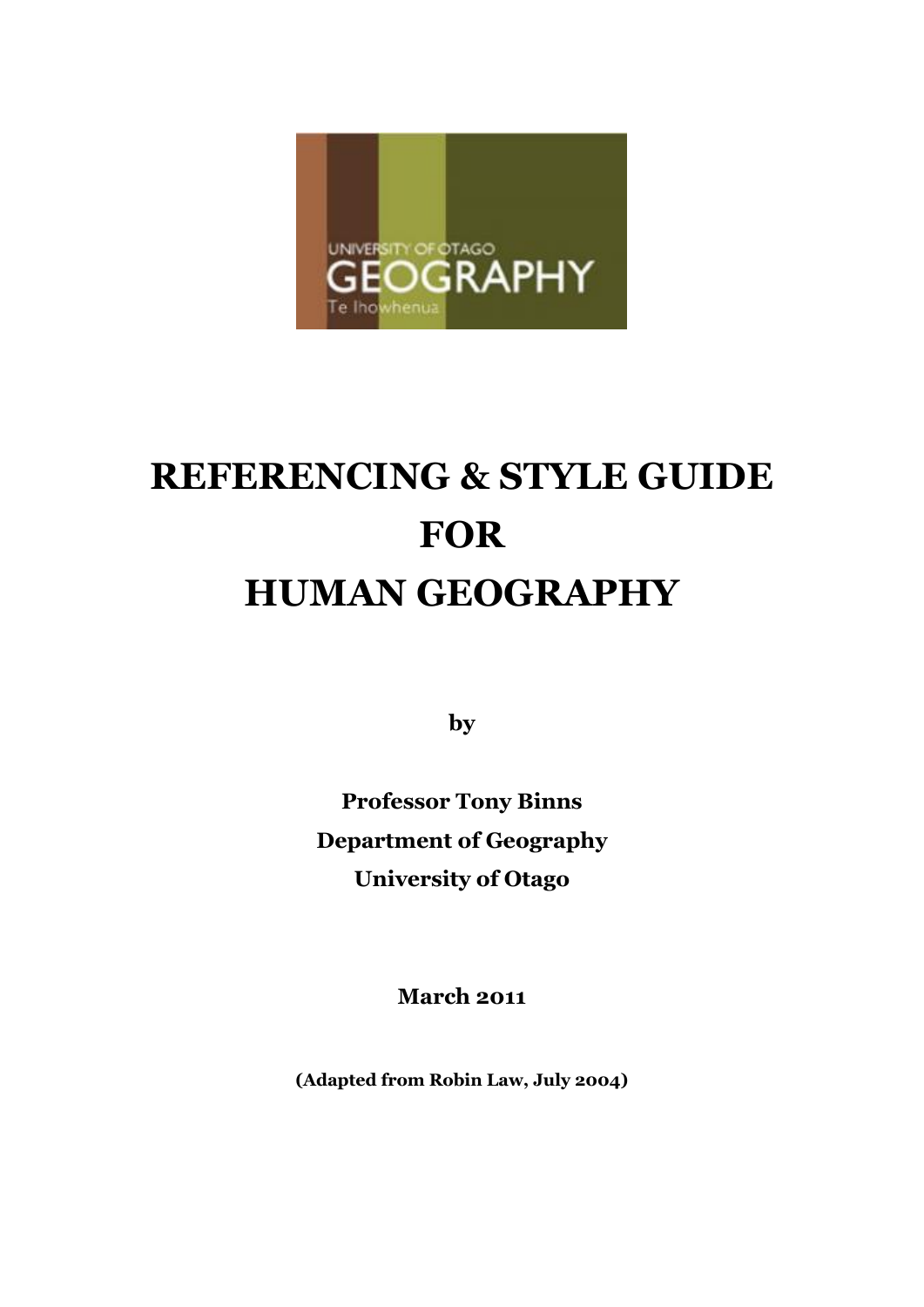## **The Basics of Referencing**

The reason that we include references in written work is to support our claims. The aim is to make it as simple as possible for the reader to follow up any of the claims by consulting the works which are referred to.

Consequently, the three most important aspects of referencing are:

- **COMPLETENESS**: Refer to all relevant sources that you have consulted, and include full details of all sources that you have cited in the text.
- **CLARITY**: Make your list of reference easy to read.
- **CONSISTENCY**: Do things in the same way through the written work.

The recommended style in the Geography Department is the **author-date-style**, sometimes also referred to as the parenthetical-reference style or the **Harvard style**. It is the form that is always used in the natural sciences and is also widely used in the social sciences. We do NOT recommend using the 'humanities' style which involves footnotes and a bibliography.

The key features of the **Harvard style** are:

- 1. Brief references (called 'citations') are embedded in the text itself. These refer to the author's last name and the year of publication. They are usually placed at the end of a sentence.
- 2. At the end of an essay or paper, a section entitle **References** lists ONLY those works (books, articles and websites) which were directly referred to in the text – other works consulted are not listed. The **Reference List** is ordered alphabetically according to the author's last name. (A **Bibliography** differs from a list of References, in that it lists all of the material you have consulted in preparing your essay or paper, whether or not you have actually cited the work).

3a. The list of references always includes the following information, for a **book:**

- **-** author
- **-** year of publication
- **-** book title (always underlined, or in *italics*)
- **-** place of publication
- **-** publisher

Additional information is required if the work is a **chapter in an edited book** -- include **page numbers of the chapter** and the **names of the editors**.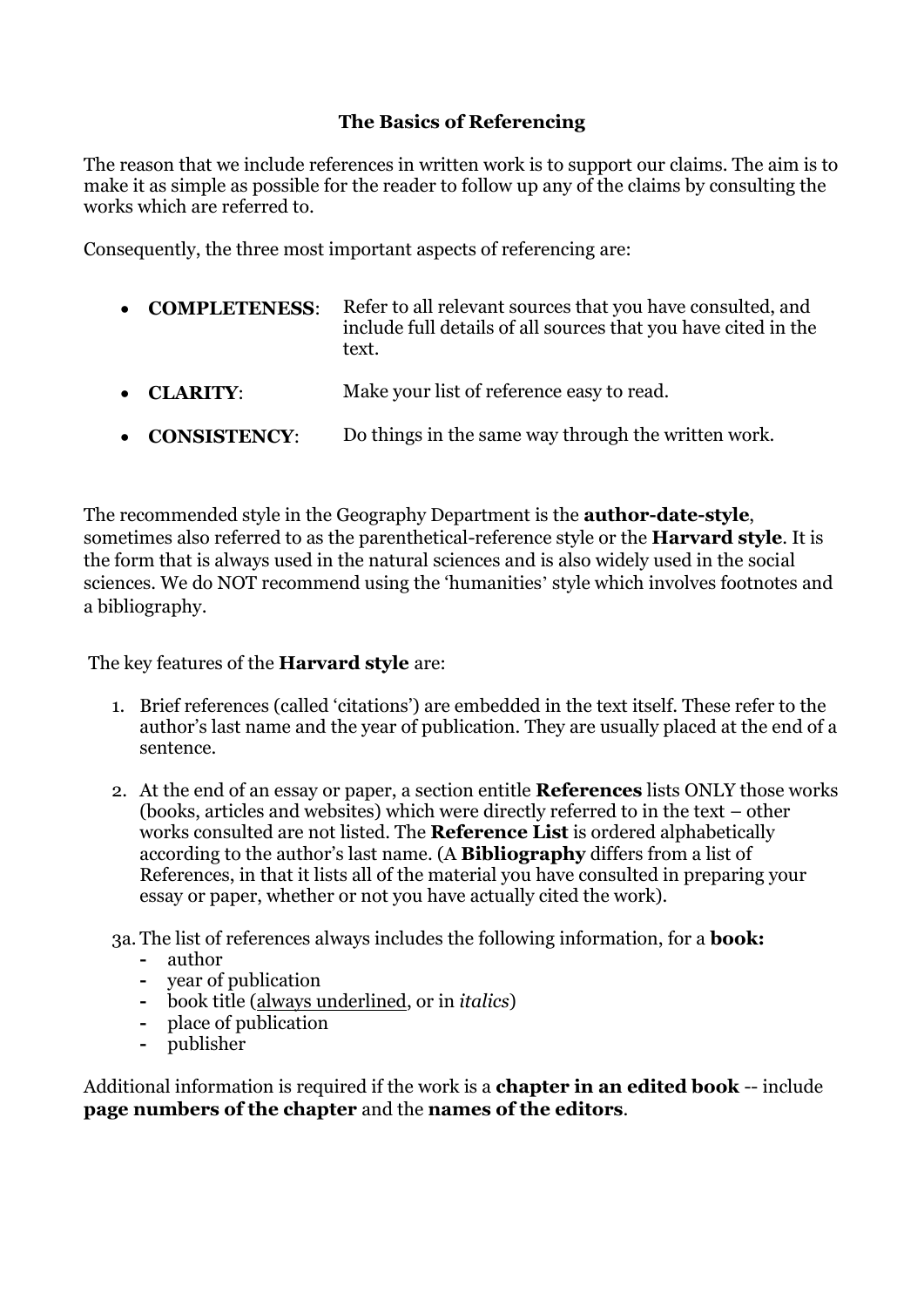3b. The list of references always includes the following information, for a **journal article:**

- **-** author
- **-** year of publication
- **-** title of journal (always underlined, or in *italics*)
- **-** volume (and issue number if available)
- **-** page number of article

Note that, for journal articles, the place and the publisher are not included.

#### 3c. **Newspapers:**

- **-** author
- **-** date of publication
- **-** title of article
- **-** title of newspaper
- **-** place of publication
- **-** page number of article

### 3d. **Conference papers:**

- **-** author
- **-** date, location and name of conference
- **-** title of paper

#### 3a. **Internet sources:**

- **-** author
- **-** date of publication
- **-** title of article
- **-** web-site address
- **-** date that you accessed the web-site

### Variations in the Harvard referencing system

You will come across many versions of the Harvard system, with minor variations in punctuation, capitalisation, and order. There are differences among disciplines, and also among journals and publishers. In addition, some conventions change over time.

Which version should you use for work submitted to the Geography department?

## **The key thing to remember is:**

## **Follow the recommendations of the lecturer in charge of your course. If no specific direction is given, then use this Style Guide.**

The referencing system described in this Guide is one that is commonly used by staff in the Geography Department. It is based on the APA (American Psychological Association) system of referencing, which is widely used in the social sciences, and is used by some major publishers in geography such as Routledge. We have made some small changes to these to suit our own preferences, and they are noted where they apply.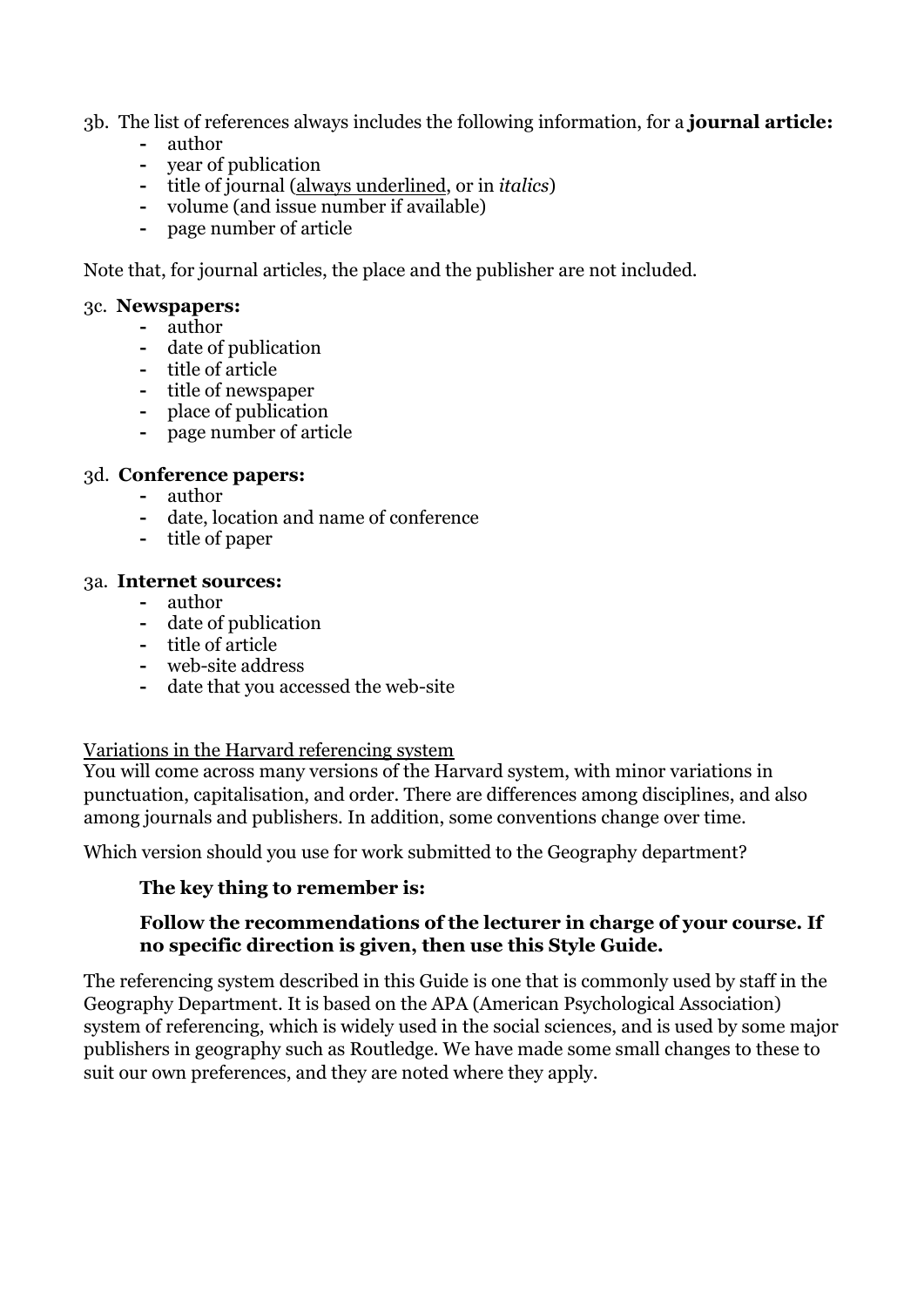### **Rules for citations within the text**

- Within the text, place the reference/citation in brackets, e.g. (Simpson, 1993). Include the author's name and the date, separated by a comma. If you are referring to several works, then separate each reference with a semi-colon., e.g. (May, 1993; Simpson, 1989).
- If you are quoting directly from someone, you must always give the page number in the reference, and also put the direct quotation in quotation marks, '….', e.g. (Simpson, 1993:5), or (Simpson, 1993 p. 5).
- If you are referring to a work which has been written by more than three authors, then just include the first author's name and the abbreviation "*et al*." (in italics). Because it is an abbreviation for the Latin phrase *et alii,* there is no full stop after *et* , but there is one after *al*. In the past, it has been the convention to write this in italics (or underline) since it is in a foreign language (Latin)- for example: (Simpson, *et al*., 1993). Today that convention seems to be losing some ground, and it is acceptable not to use italics. Do not use *et al.* in the reference list, only in the text. In the reference list you should give the names of all authors.
- If you are referring to an article which is in an edited collection, refer to the name of the *author*, not the editor. Where possible, always give credit to the actual author. If a reference work (e.g. the *Dictionary of Human Geography)* identifies the authors of each entry by using initials, look up the full name of the author in the front of the work and use that to cite the source.
- If the author is unknown, then use the title of the text instead. If the source is undated, then refer to it as Simpson (n.d.) (not dated). If only an approximate publication date is known, then refer to it as Simpson (c.  $1845$ ) (c. = circa/about).
- If you cite more than one work by the same author in the same year, add a lower case letter to differentiate them, a, b, c, etc…., e.g. (Simpson, 1970a; 1970b).

### **Rules for using quotations**

- Integrate the quotation so that it makes sense in the context of your discussion and fits grammatically into a sentence.
- Reproduce the exact wording, spelling, and punctuation of the quotation. If there is an error in the original, then you can insert the Latin word *sic* in brackets after it. If you want to underline or italicise part of the quotation for emphasis, then add the phrase (*my emphasis*) in brackets at the end of the quotation. If you want to insert a comment of your own into the quote, enclose it in square brackets [blabla].
- For short quotations, use double quotation marks ('blabla'). If the piece you want to quote is longer than four lines, then you should indent it. Use single spacing, and OMIT the double quotes.
- If you want to omit something from the original quotation, then use three dots only (…).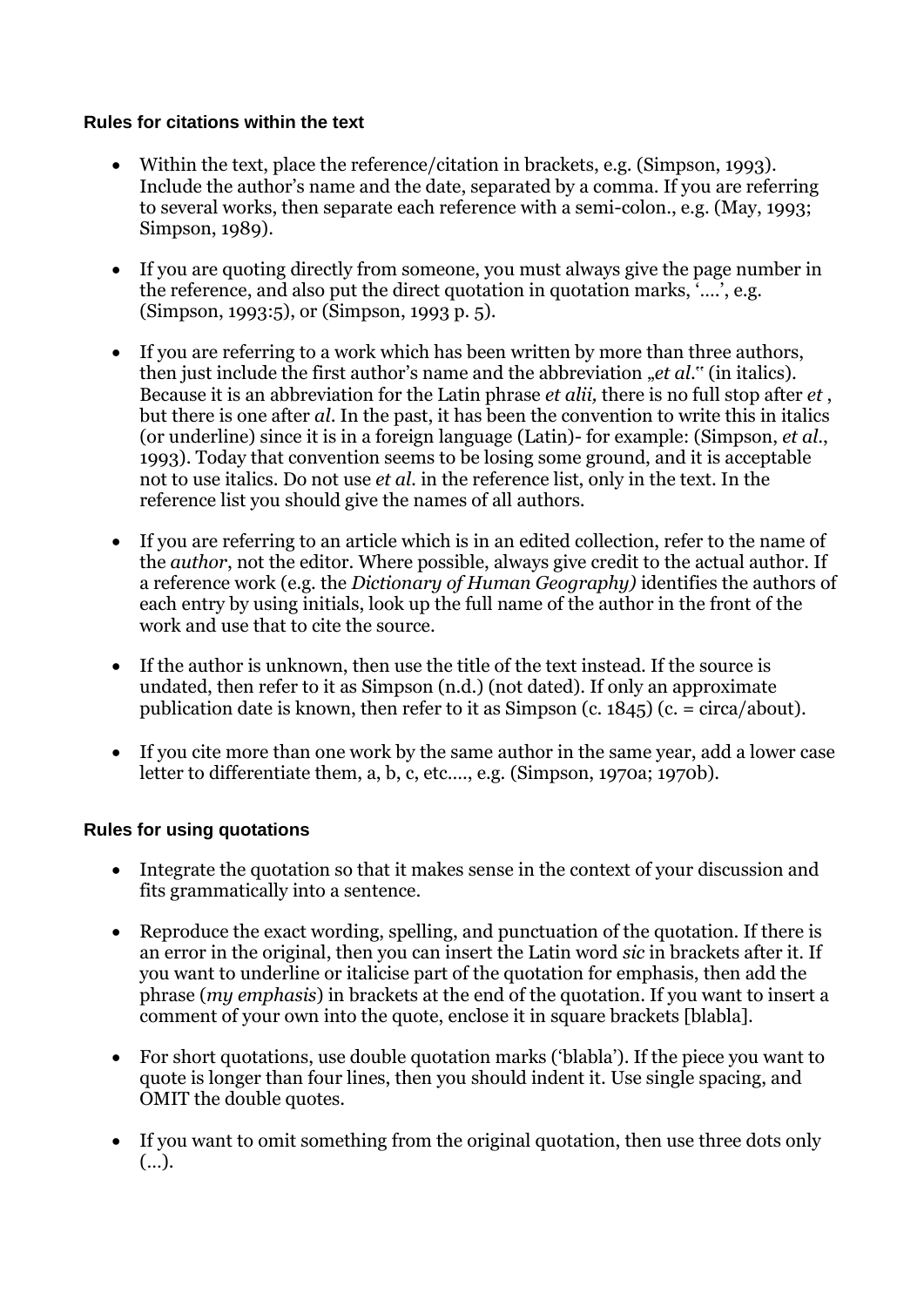## **Rules for the list of references**

- Arrange your references alphabetically by author. Note that an article in an edited collection is listed under the name of the article author, not the editor. If an individual and organisation are both listed as authors, then use the individual.
- Use single line spacing within each entry. Leave a blank line between each entry. (Indenting the second line of each entry looks good, but it is often tricky to format, so need not be done).
- Use the author's surname, and initials. Two initials only need a full stop between them (not a space). For example:, Simpson, H.E.
- Place brackets around the date, but no full stop, e.g.  $(1994)$
- Use 'and' instead of & to link authors. e.g. Anderson, J. and Poole, M.
- Use title case for book and periodical names. Title case uses capital letters for the first letters of key words. e.g. *How to Publish a Book in New Zealand.*
- Use sentence case for the title of articles and chapters. Sentence case uses capitals for the first letter of the first word and for proper nouns. For example:, 'Ice-cream consumption among students in Dunedin".
- Place a comma after the book title.
- Edition number in brackets, e.g. (2nd ed.).
- Use the place of publication, followed by a colon, followed by name of publisher e.g. Auckland: Reed Press.
- Use a full stop at the end of the reference.
- Use single quotation marks '….' around the title of a chapter in a book or an article in a journal. Note that a common alternative is to omit quotes, but we do not recommend this since we believe that it is harder to interpret, especially when the article is in an edited collection. Punctuation marks (comma or full stop) should go outside the quotes.
- Use underlining OR italics to indicate a book title or journal title. Note that theses and dissertations are not regarded as published work, and so the titles are not underlined or italicized.
- When referring to a journal article, if there is an issue number as well as a volume number, then place the issue number in brackets directly after the volume number, without an intervening space. Use the abbreviation 'pp' to indicate the page numbers of a journal article. e.g. *Journal of Junk* 14 (3) pp. 21-26.

Note that there is a commonly used alternative which is followed in the Routledge examples (e.g. *Journal of Junk* 14, 3:21-26).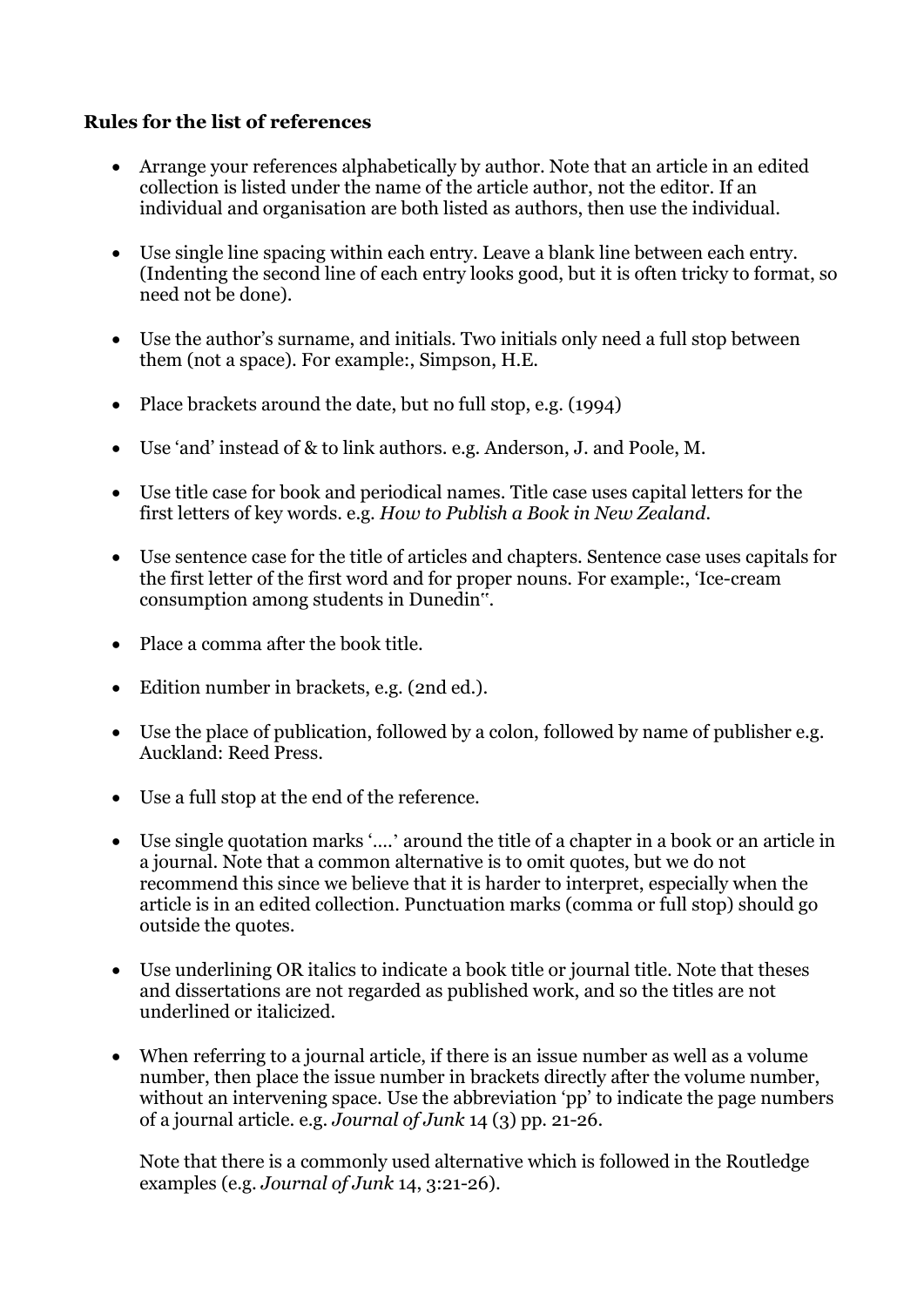- Names of editors, if embedded in a reference, should not be written with the surname first.
- When referring to a work that is included in an edited collection, follow this style: ...(article title)...in A. Pearson and A.N. Other (eds) Book Title, Place: Publisher, pp.
- If in your text you have mentioned work cited by another author (e.g. Berry, 1970, cited in Knox, 1995), in the reference list only include the author that you have consulted (in this case, Knox). However, you should try to avoid this situation. Try to find the original source and read it yourself in order to make sure that the information has not been misquoted.
- For essays and research papers, it is usually appropriate to include all your sources in one alphabetical reference list at the end of your paper/essay. For longer works such as dissertations, it may be preferable to separate them into primary and secondary sources, with further subdivisions into 'Books', 'Journal Articles', etc. Consult your supervisor for guidance on this.

## **Examples**

Note: Remember that underlining and italics mean the same thing. Italics look better, so if you have a computer it is recommended. However, if you are writing by hand, then use underlining.

### **Books: one author**

Berger, J. (1974) *The Look of Things*, New York: Viking.

### **Books: two authors**

Baruch, G. and Brooks-Gunn, J. (1984) *Women in Midlife*, New York: Plenum.

## **Books: more than two authors**

Allat, P., Keil, T., Bryman, A. and Bytheway, B. (1987) *Women and the Life Cycle: Transitions and Turning Points,* New York: St Martins Press.

### **Edited Collections – one editor**

Note that (ed.) has a full stop, but (eds) does not.

Kirby, A.M. (ed.) (1994*) Nothing to Fear: Risks and Hazards in American Society*, Tucson: University of Arizona Press.

## **Edited Collections – more than one editor**

Gaile, G.L. and Willmott, C. (eds) (1989) *Geography in America*, Columbus, OH: Merill Publishing Company.

## **Article/Chapter in Edited Collection**

Lopata, H.Z. (1987) 'Women.s family roles in life course perspective', in B. Hess and M.M. Ferre (eds) *Analyzing Gender: A Handbook of Social Science Research*, San Diego, CA: Sage, pp. 35-46.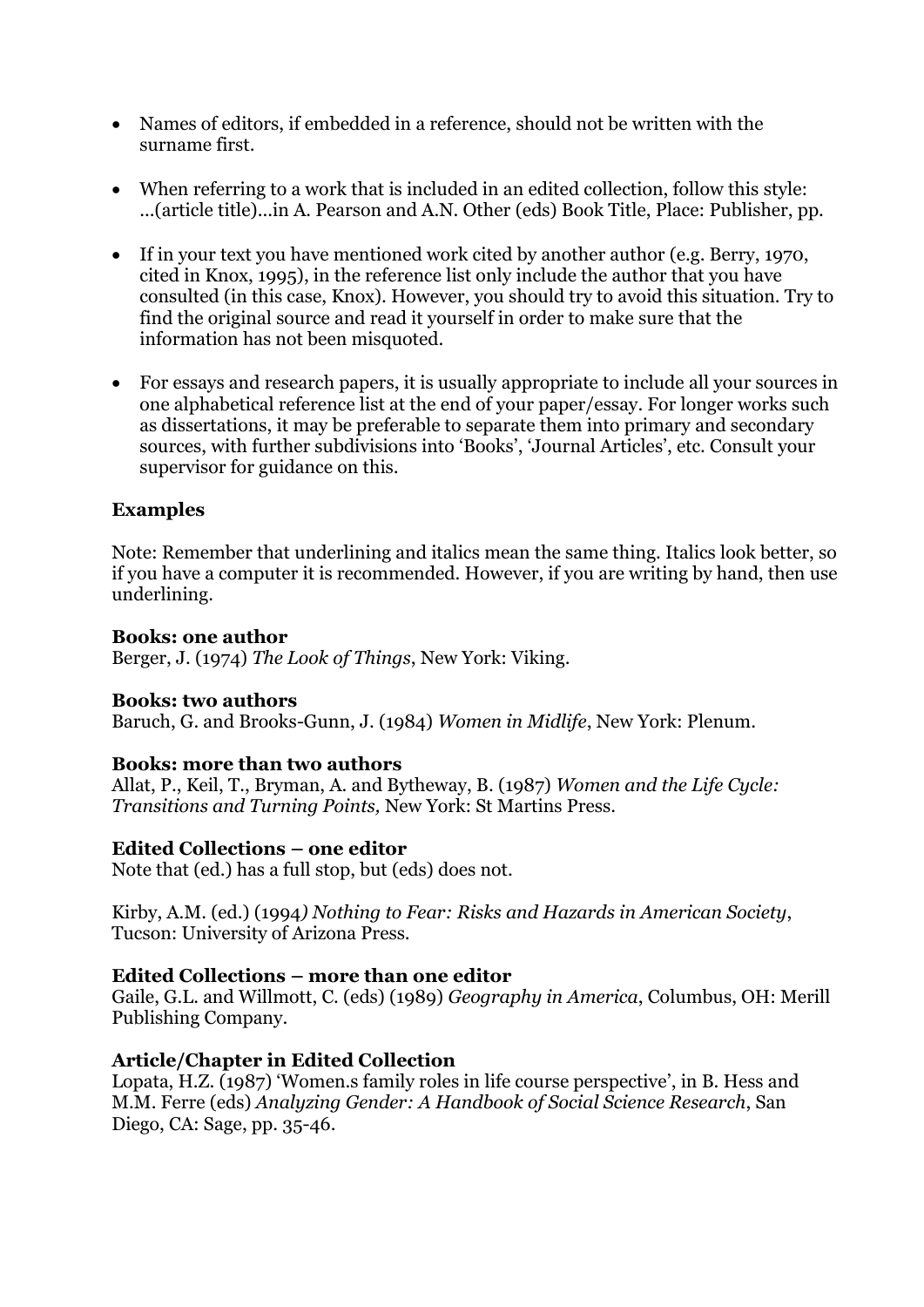## **Article in a Journal**

Saarinen, T., Sell, J.L. and Husband, E. (1982) 'Environmental perception: international efforts', *Progress in Human Geography* 6: 515-46.

## **Entry in Dictionary**

Gregory, D. (2000) Entry on 'critical theory' in R.J. Johnston, D. Gregory, G. Pratt and M. Watts (eds) *Dictionary of Human Geography (4th edn),* Oxford: Blackwell, pp. 129-133. or

*Webster's Desk Dictionary of the English Language* (1983) New York: Gramercy Books.

## **Unpublished Theses and Dissertations**

Because these are not regarded as published, the title is not underlined or italicised.

Example:

Lee, J. (1993) Creating Effective Human Service Delivery Systems for the Homeless. Unpublished Ph.D. dissertation, School of Urban and Regional Planning, University of Southern California.

## **Government Documents and Reports**

You will have to use your judgement as to whether these are considered as published sources or not. If they can be regarded as publications, then follow the style for a book. If they do not seem to fall into the category of publications, then use the following style (note that the title is not underlined).

City of La Verne, Community Development Department (1991) Staff report on zoning for social services and health care facilities. La Verne, CA: City of La Verne.

## **Census data**

Note that it is not usually enough just to refer to "the census". You must specify the kind of census (most commonly the Census of Population and Dwellings, but there are others), the year, the title of the report in which you found the information, the publisher and place of publication. If you are referring to specific information, also refer to the table number when you refer to the data in the text. Note that the name of the agency is now "Statistics New Zealand", but many of the documents show the old name, i.e. Department of Statistics. You should always use the name that actually appears on the document.

Department of Statistics (1992) *Otago/Southland Regional Report: 1991 Census of Population and Dwellings,* Wellington: Department of Statistics.

## **Newspaper articles**

There are two acceptable ways to refer to these.

The British practice is to give the newspaper"s name, exact date, and page number in brackets in the text, and to omit it from the reference list. For example:,

.....in line with the dramatic increase in house prices *(Otago Daily Times,* June 16, 1996, A3).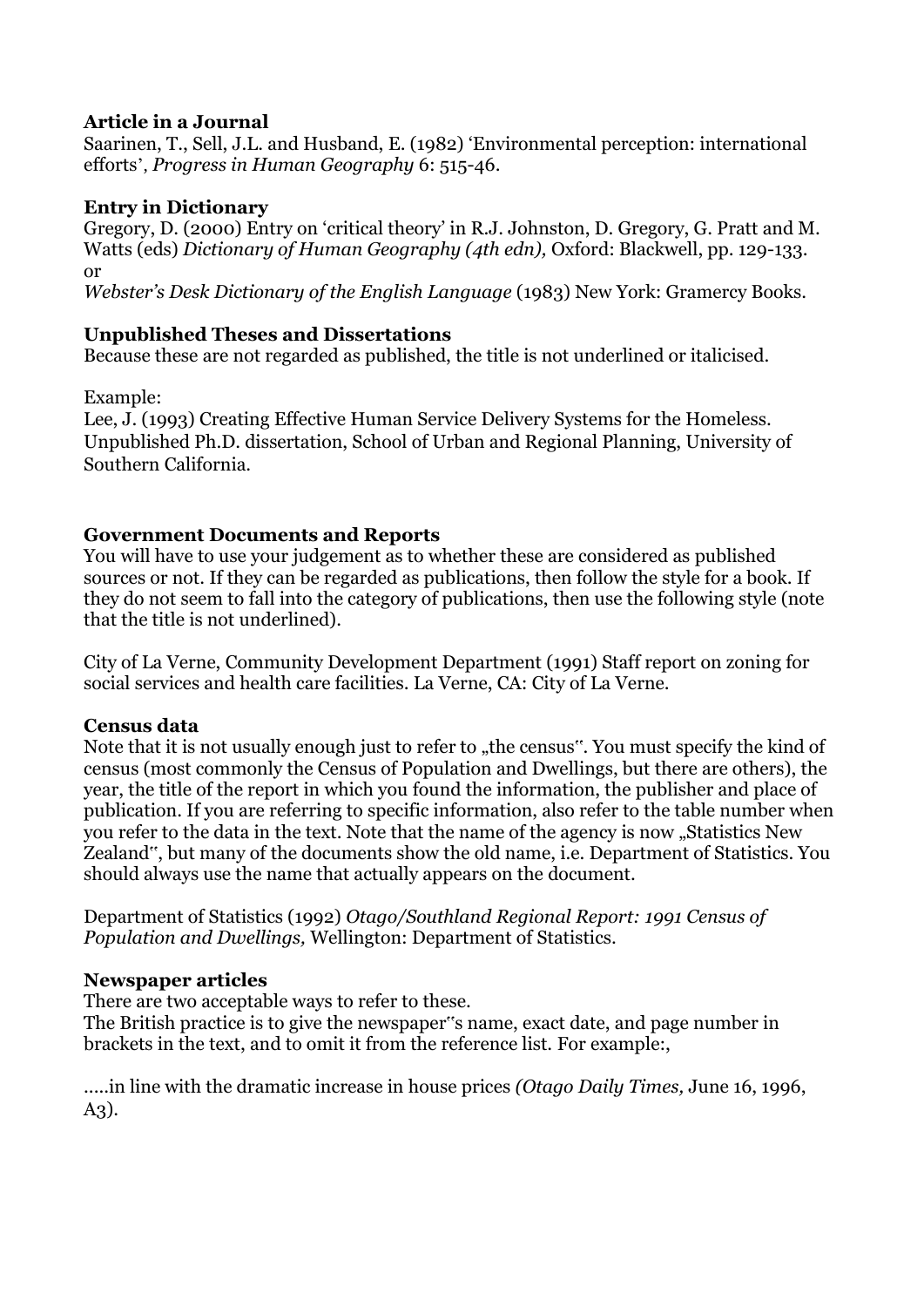The American practice is to treat newspaper articles in the same way as journal articles. Add the name of the place of publication if it is not part of the newspaper's name. For example:,

French, D. (1988) '60% of women work', *Boston Globe* 23 May, p. 22.

Where no author is given, then use the name of the newspaper as the author. For example::

*New York Times* (1991) 'Census finds drop in home ownership', June 16, p.18.

## **Personal Communications**

This category refers to information you have obtained from an interview, conversation, or private letter. There are two ways to deal with this. The approach recommended by Hay (1996) is to incorporate all the details fluidly into the text so that no references are necessary.

For example::

In a telephone interview I conducted on 16 June, 1997, Mr Bing Crosby, Director of Nuclear Safety, noted that.....

If that approach does not seem suitable, then you can refer to information within the text as **pers. comm.** For example::

...and this was a widespread belief among residents at the time (Grey, pers. comm. 1992).

After the list of references you should then have a separate list at the end of your essay/paper, titled **Personal Communications**, where you list full details. For example::

Grey, G. (1992) Senior Planner, Otago Regional Council, interview 17 June.

However, there are ethical issues to consider here. In order to preserve the anonymity of the person with whom you have communicated, you may need to omit the actual name of the person. You should discuss with your tutor the question of ethical issues and citing your interviewees.

## **Video**

*Down on the farm*. (video recording) 30 June 1994, ABC Television.

## **Electronic Sources**

When citing electronic sources, use your judgement and follow the principles of completeness, consistency, and clarity. Refer to the work by the name of the author and date in the text. In the list of references, add a 'type of medium' statement (e.g. CD-ROM), and some details on where it is available (e.g. http://www.bit.of.it). For information from the web, you should include date that you downloaded/accessed the item.

## Example

Human Rights Commission (1998) online: *Welcome to the New Zealand Human Rights Commission.* http://www.hrc.co.nz/welcome.htm (accessed 11 January 1999).